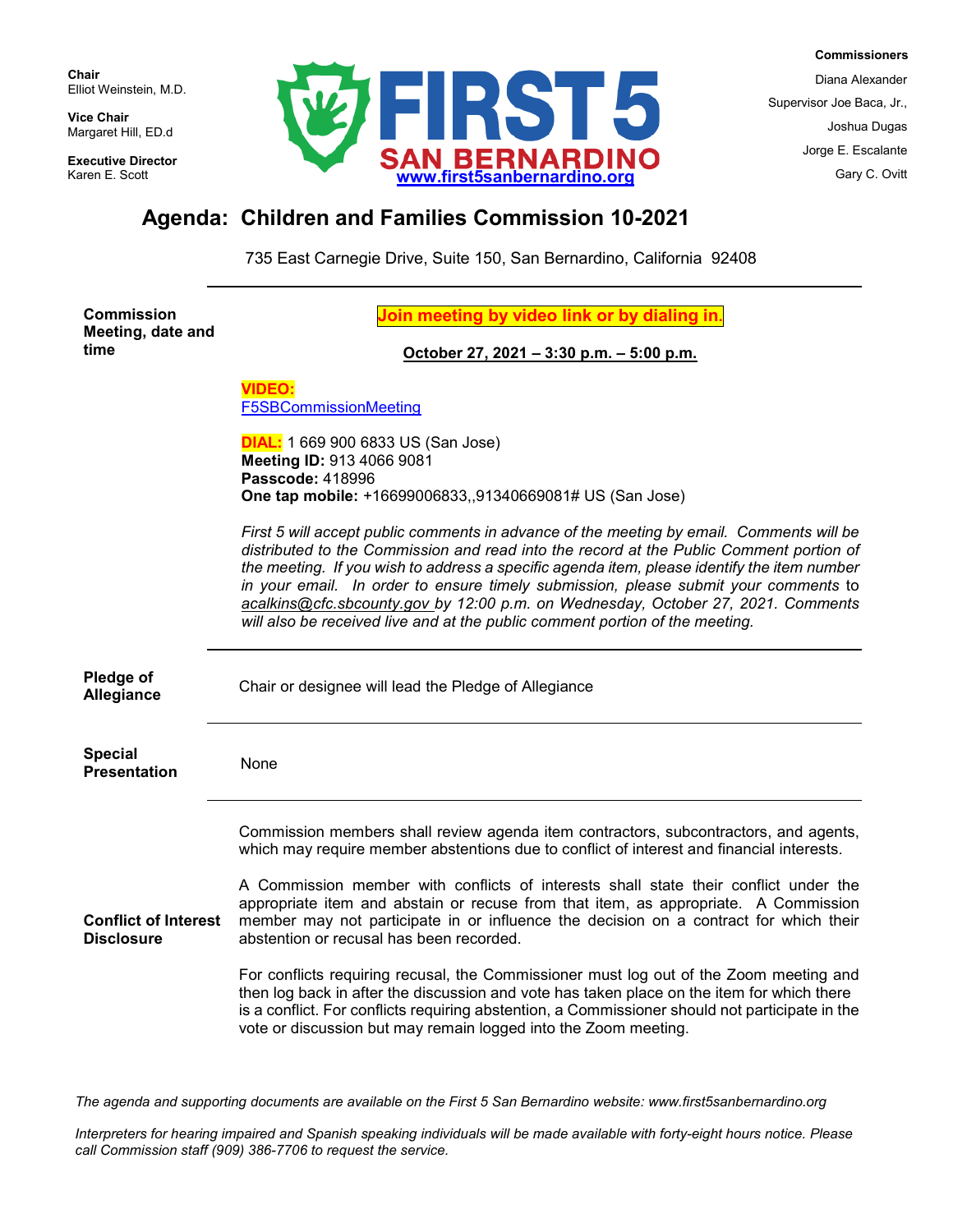## **Agenda: Children and Families Commission 02-2021 October 27, 2021 Page 2 of 3**

| <b>Identificate Administrative</b> | 88118F11 <b>T</b>                                                                                                                                                                                                                       |
|------------------------------------|-----------------------------------------------------------------------------------------------------------------------------------------------------------------------------------------------------------------------------------------|
| <b>Consent Item</b>                | The following consent items are expected to be routine and non-controversial and will be<br>acted upon by the Commission at one time unless any Commissioner directs that an item<br>be removed from the Consent Agenda for discussion. |
| <b>Report</b>                      | Executive Director's Report by Karen E. Scott                                                                                                                                                                                           |
| <b>Report</b>                      | Legislative Report by Chekesha Gilliam<br>Government Relations Analyst, County Administrative Office                                                                                                                                    |

| Item No. | <b>CONSENT</b>                                                                     |
|----------|------------------------------------------------------------------------------------|
|          | Approve Minutes of September 01, 2021 Commission Meeting.                          |
|          | (Presenter: Ann M. Calkins, Executive Assistant, 252-4252)                         |
| 2        | Approve Commission Meeting Schedule for 2022.                                      |
|          | (Presenter: Ann M. Calkins, Executive Assistant, 252-4252)                         |
| 3        | Approve Amendment A5 to CFC 02-02 Community Collaboration Funding Policy to remove |
|          | amendment number references to Contracting Authority and Procurement Policy.       |
|          | (Presenter: Karen E. Scott, Executive Director, 252-4252)                          |

| Item No. | <b>DISCUSSION</b>                                                                                                                                                                                                                                                                                                                                                                                                                                                                                      |
|----------|--------------------------------------------------------------------------------------------------------------------------------------------------------------------------------------------------------------------------------------------------------------------------------------------------------------------------------------------------------------------------------------------------------------------------------------------------------------------------------------------------------|
| 4        | Conduct Public Hearing for the Children and Families Commission for San Bernardino<br>$1_{\cdot}$<br>County Annual Audit for Fiscal Year 2020-2021.<br>2. Adopt the Children and Families Commission for San Bernardino County's Annual Audit<br>for Fiscal Year 2020-2021.                                                                                                                                                                                                                            |
|          | (Presenter: Debora Dickerson-Sims, Chief Financial Officer, 252-4269)                                                                                                                                                                                                                                                                                                                                                                                                                                  |
| 5        | Conduct Public Hearing of the Children and Families Commission for San Bernardino<br>1.<br>County's Annual Report for Fiscal Year 2020-2021.<br>2. Adopt the Children and Families Commission for San Bernardino County's Annual<br>Report for Fiscal Year 2020-2021.<br>(Presenter: Scott McGrath, Deputy Director of Systems and Impact, 252-4259)                                                                                                                                                   |
| 6        | Approve Contract IC049 with Westbound Communications, Inc. in an amount not to exceed<br>\$95,000 to provide Public Relations, Marketing and Branding Consulting Services for Fiscal<br>Year 2021-2022.<br>(Presenter: Kimberly VandenBosch, Communications Officer, 252-4283)                                                                                                                                                                                                                         |
| 7        | Make findings required by Assembly Bill 361 (Government Code section 54953(e)(3))<br>1.<br>relating to teleconferencing during the declared State of Emergency;<br>2. Continue the finding made by the Commission on October 6, 2021 as reflected in<br>Resolution 2021-10-06 that the Governor's Declaration of a State of Emergency<br>continues and meeting in person would present imminent risks to the health or safety<br>of attendees.<br>Presenter: Elliot Weinstein, M.D., Commission Chair) |

*The agenda and supporting documents are available on the First 5 San Bernardino website: www.first5sanbernardino.org*

*Interpreters for hearing impaired and Spanish speaking individuals will be made available with forty-eight hours notice. Please call Commission staff (909) 386-7706 to request the service.*